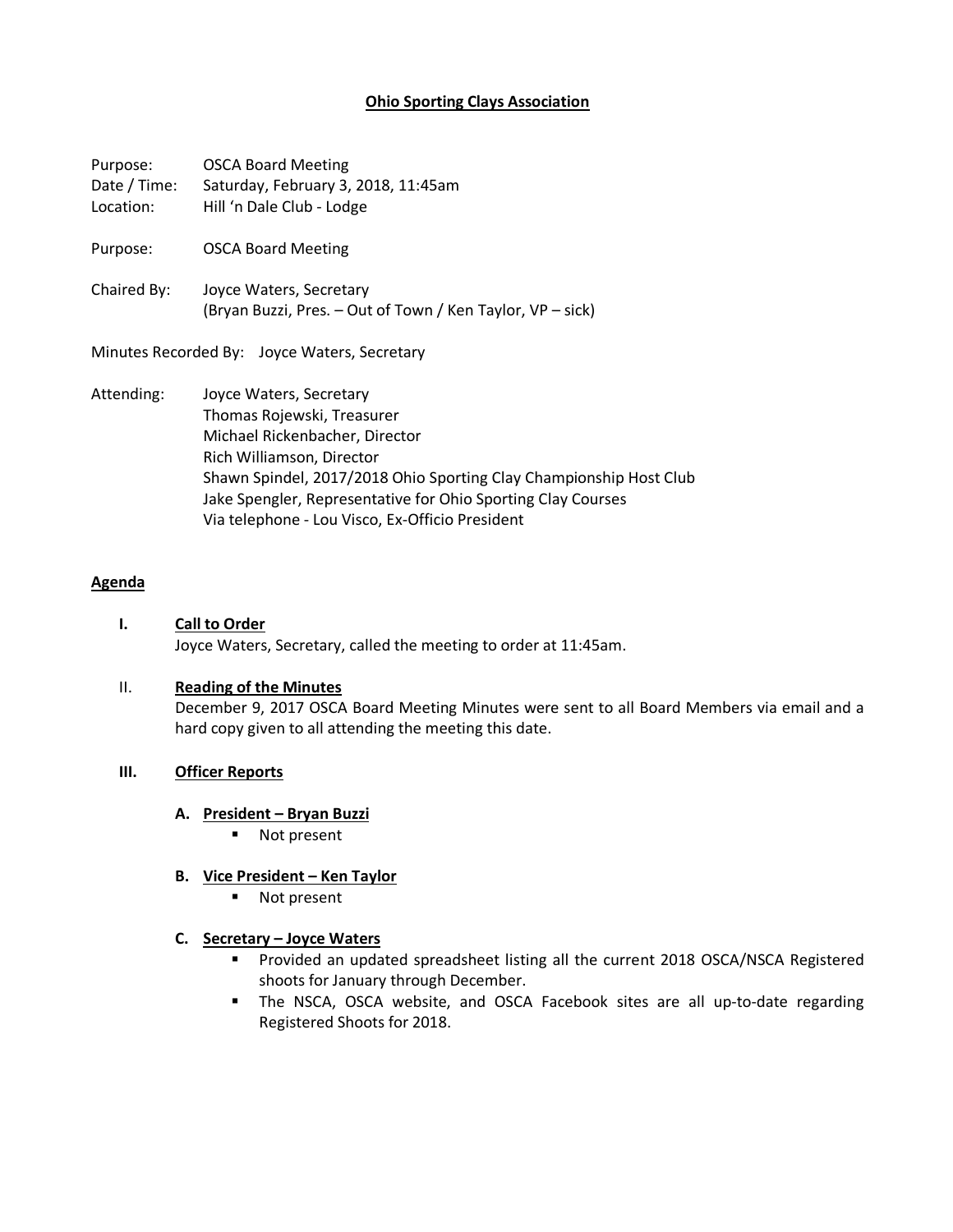# **Secretary – Joyce Waters (Continued)**

- § Provided each Board Member with a copy of the Code of Regulations of the Ohio Sporting Clays Association and a Draft – Hall of Fame Award criteria. All Board members need to respond to Joyce/copy OSCA Board will their acceptance and/or changes by Wednesday, February 28, 2018.
	- Code of Regulations There are a couple changes highlighted in yellow and the tentative additional of Article XVIII: Hall of Fame Award.
	- Draft Hall of Fame Award Board members to further review and submit suggestions/changes to all.

# **D. Treasurer – Thomas Rojewski**

- Current balance in OSCA checking account at Huntington Bank is \$48,006.89.
- The OSCA has a CD (Certificate of Deposit) with a balance of approximately \$5,600.00.
- There are no outstanding bills at this time.
- All records have been given to the Accountant for 2017 tax return.
- Tom will send an invoice to each sporting clay club for their yearly dues.

## **IV. Committee Reports**

■ None at this time.

## **V. Unfinished Business**

- Code of Regulations of the OSCA: See above in the Secretary report.
- Hall of Fame Award of the OSCA: See above in the Secretary report.

## **VI. New Business**

## **A. 2019/2020 Ohio Sporting Clays Championship: Invitation to Bid**

Lou Visco will send to the OSCA Board the last communication (2016) to all sporting clay clubs for Invitation to Bid. Changes need to be made in the documents before Bryan Buzzi, President, sends out to all clubs (targets for events, etc., etc.). Discussed fees for 2019/2020 and overall thought was to keep the fees the same per shooter for registration.

We will continue the discussion in our March 2018 OSCA Board Meeting on number of targets for FITASC. It has been 50 but thought we would change to 100 (would it be prohibitive for number of shooters / do we leave the option to the host club). If two courses we need to think about scheduling, timing, etc. for all events during State Championship.

## **B. 2018 Ohio Sporting Clay Championship … second course for Main Event**

Adding a second course for Main Event would offer a great opportunity to take the Ohio Sporting Clays Championship to 400 attendees. We had to turn away approximately 25 shooters in 2017. Adding a second course brings a lot of behind the scenes into demand with funds for second course by Hill 'n Dale, machines, score keepers, logistics, etc., etc.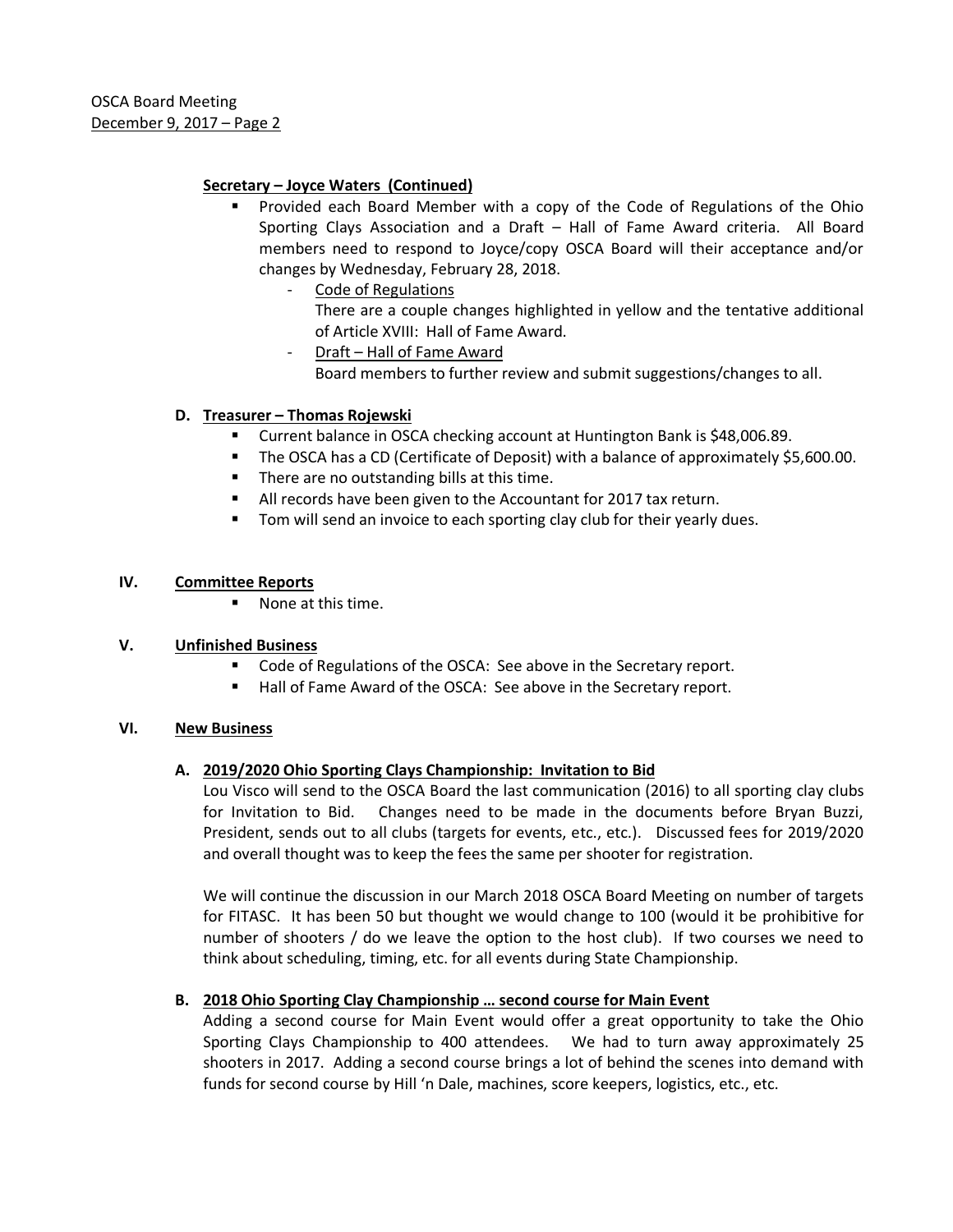Discussion around expense of second course for Hill 'n Dale in 2018, or any Ohio host club for future Ohio Sporting Clay Championship. Jake Spengler, Cardinal Shooting Center, proposed any shooter over 300 the host club would keep the full entry fee, just for the Main Event. This would help offset expense for infrastructure/overhead/etc. A lot of discussion took place and we made a motion to accept this for the 2018 Ohio Sporting Clay Championship and see how it works.

Motion: Joyce Waters 2<sup>nd</sup>: Michael Rickenbacher

Shawn Spindel, Hill 'n Dale, is making contact with Lois Lessing and will send an email to the OSCA Board in the next two-three weeks with his decision on second course; and if a second course, timing for rotations/ 4 shooter, 5 shooter, or 6 shooter squads.

Discussion on magazine ads (Clay Nation, Clay Shooting, etc.).

Flow of Events: Need to revisit flow of shoot offs, giveaways at Saturday dinner, trophy distribution, overall time management.

Discussion with Shawn Spindel on the possibility of adding a second course for the 2018 Ohio State Championship ….

- § What will it take for Hill 'n Dale Club regarding infrastructure / costs / labor. Is this something Hill 'n Dale Club would consider.
- If a second course, additional need for traps, score keepers, labor, etc.
- Adding a second course could take the number of shooters up to 408.
- If going forward, how could/would the OSCA help with overall cost for a second course?

Extensive discussion during the meeting regarding the second shooting course; and, ultimately this is a decision for Shawn Spindel, Hill 'n Dale Club, to make. A decision was made to table the discussion until our next Board Meeting scheduled for Saturday, February 3, 2018.

FITASC will be 100 clays in 2018.

Target Setter (Prelim, Main, and FITASC): Joseph P. (Joe) Scull, NSCA Certified Instructor and Master Target Setter, will set the targets for 2018 (Joe set the targets for 2017). Joe Scull owns Cedar Creek Sporting Clays in Millville, New Jersey.

Shoot fees will remain the same for 2018.

Michael Rickenbacher will secure the trophies for the 2018 Ohio State Championship.

Joyce Waters to secure RTIC Coolers for giveaways. Budget to spend is \$2,500.